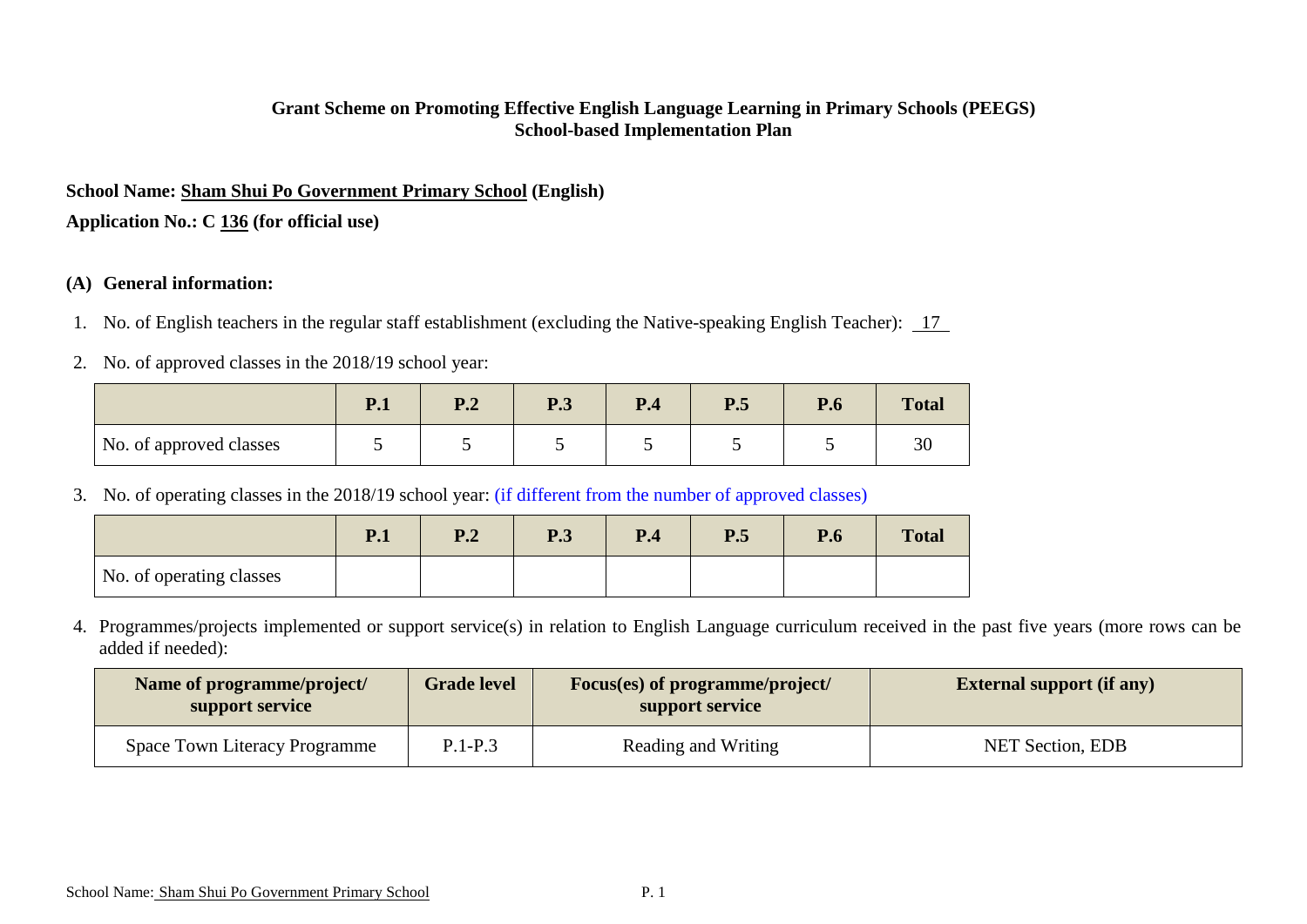### **(B) SWOT Analysis related to the learning and teaching of English:**

| <b>Strengths</b>                                                                                                                                                                                                                                                                                                                                                                               | <b>Opportunities</b>                                                                                                                                                                   |
|------------------------------------------------------------------------------------------------------------------------------------------------------------------------------------------------------------------------------------------------------------------------------------------------------------------------------------------------------------------------------------------------|----------------------------------------------------------------------------------------------------------------------------------------------------------------------------------------|
| 1. Collaborative, sharing and self-evaluating culture has been developed.<br>2. Teachers have rich experience in developing school-based curriculum and have<br>demonstrated a marked willingness to work collaboratively with the NET Section to<br>develop Space Town Literacy Programme (KS1)<br>3. Teachers have some knowledge and experiences in using electronic teaching<br>materials. | 1. Space Town Literacy Programme (P.1-P.3) has been revised<br>by school teachers and is supported by the NET Section.<br>2. With the Wi-Fi 900 programme, e-learning can be promoted. |
|                                                                                                                                                                                                                                                                                                                                                                                                |                                                                                                                                                                                        |
| <b>Weaknesses</b>                                                                                                                                                                                                                                                                                                                                                                              | <b>Threats</b>                                                                                                                                                                         |

### **(C) Measure(s) taken through the grant under the English Enhancement Grant Scheme for Primary Schools, if any:**

**(More rows can be added, if needed.)**

| <b>Area</b> (s) of Development                       | Usage(s) of the grant                  | <b>Grade Level</b> |
|------------------------------------------------------|----------------------------------------|--------------------|
| Developing a vertical reading and writing curriculum | Employing a supply teacher for 2 years | $P.1-P.6$          |
| 2. Designing "From Reading to Writing" packages      |                                        | $P.3-P.5$          |
| 3. Professional Development                          |                                        | $P.3-P.5$          |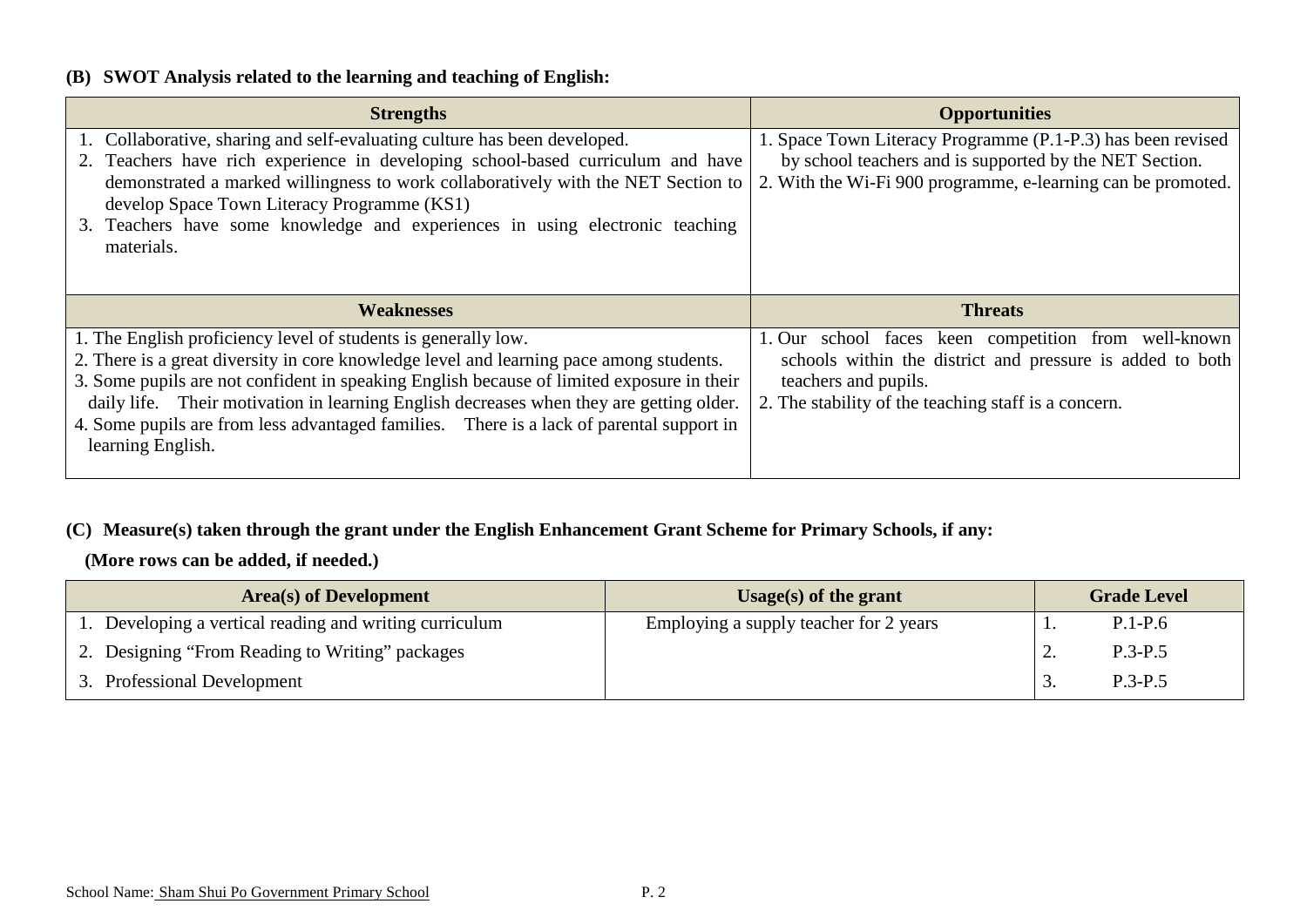# **(D) Focus(es) of the school's proposed school-based English Language curriculum initiative(s) to be funded under PEEGS**

|        | Proposed target area(s) of development<br>(Please $\overline{\mathbf{\mathcal{Q}}}$ the appropriate box(es) below)                                                                                                                                    |        | Proposed usage(s) of the Grant<br>(Please $\overline{\mathbf{\mathcal{Q}}}$ the appropriate box(es) below)         | <b>Time scale</b><br>(Please $\boxtimes$ the<br>appropriate<br>box(es) below) |        | <b>Grade level</b><br>(Please $\overline{\mathbf{z}}$ the<br>appropriate<br>box(es) below) |
|--------|-------------------------------------------------------------------------------------------------------------------------------------------------------------------------------------------------------------------------------------------------------|--------|--------------------------------------------------------------------------------------------------------------------|-------------------------------------------------------------------------------|--------|--------------------------------------------------------------------------------------------|
| □      | Enrich the English language environment in school through                                                                                                                                                                                             | $\Box$ | Purchase learning and teaching resources                                                                           | $\boxtimes$ 2019/20 school                                                    | $\Box$ | P.1                                                                                        |
|        | - conducting more English language activities <sup>*</sup> ; and/ $\Theta$ <b>r</b>                                                                                                                                                                   |        |                                                                                                                    | year                                                                          | $\Box$ | P <sub>2</sub>                                                                             |
|        | developing more quality English language learning<br>resources for students <sup>*</sup>                                                                                                                                                              | ☑      | Employ full-time <sup>*</sup> or <del>part time</del> * teacher                                                    | $\Box$ 2020/21 school                                                         | $\Box$ | P.3                                                                                        |
|        | (*Please delete as appropriate)                                                                                                                                                                                                                       |        | (*Please delete as appropriate)                                                                                    | year                                                                          | ☑      | P.4                                                                                        |
|        |                                                                                                                                                                                                                                                       |        |                                                                                                                    |                                                                               | ☑      | P.5                                                                                        |
| ☑      | Promote reading* or literacy* across the curriculum in<br>respect of the updated English Language Curriculum<br>(Primary) under "Ongoing Renewal of the School<br>Curriculum – Focusing, Deepening and Sustaining"<br>(*Please delete as appropriate) | $\Box$ | full-time $*$<br>or part-time $\ddot{\cdot}$<br>Employ<br>teaching<br>assistant<br>(*Please delete as appropriate) |                                                                               | $\Box$ | P.6                                                                                        |
| $\Box$ | Enhance e-learning in respect of the updated English<br>Language Curriculum (Primary) under "Ongoing Renewal of<br>the School Curriculum – Focusing, Deepening and<br>Sustaining"                                                                     | $\Box$ | Procure service for conducting English language<br>activities                                                      |                                                                               |        |                                                                                            |
| $\Box$ | Cater for learner diversity with equal emphasis on more able<br>and less able students in respect of the updated English<br>Language Curriculum (Primary) under "Ongoing Renewal of<br>the School Curriculum - Focusing, Deepening and<br>Sustaining" |        |                                                                                                                    |                                                                               |        |                                                                                            |
| $\Box$ | Strengthen assessment literacy in respect of the updated<br>English Language Curriculum (Primary) under "Ongoing<br>Renewal of the School Curriculum - Focusing, Deepening<br>and Sustaining"                                                         |        |                                                                                                                    |                                                                               |        |                                                                                            |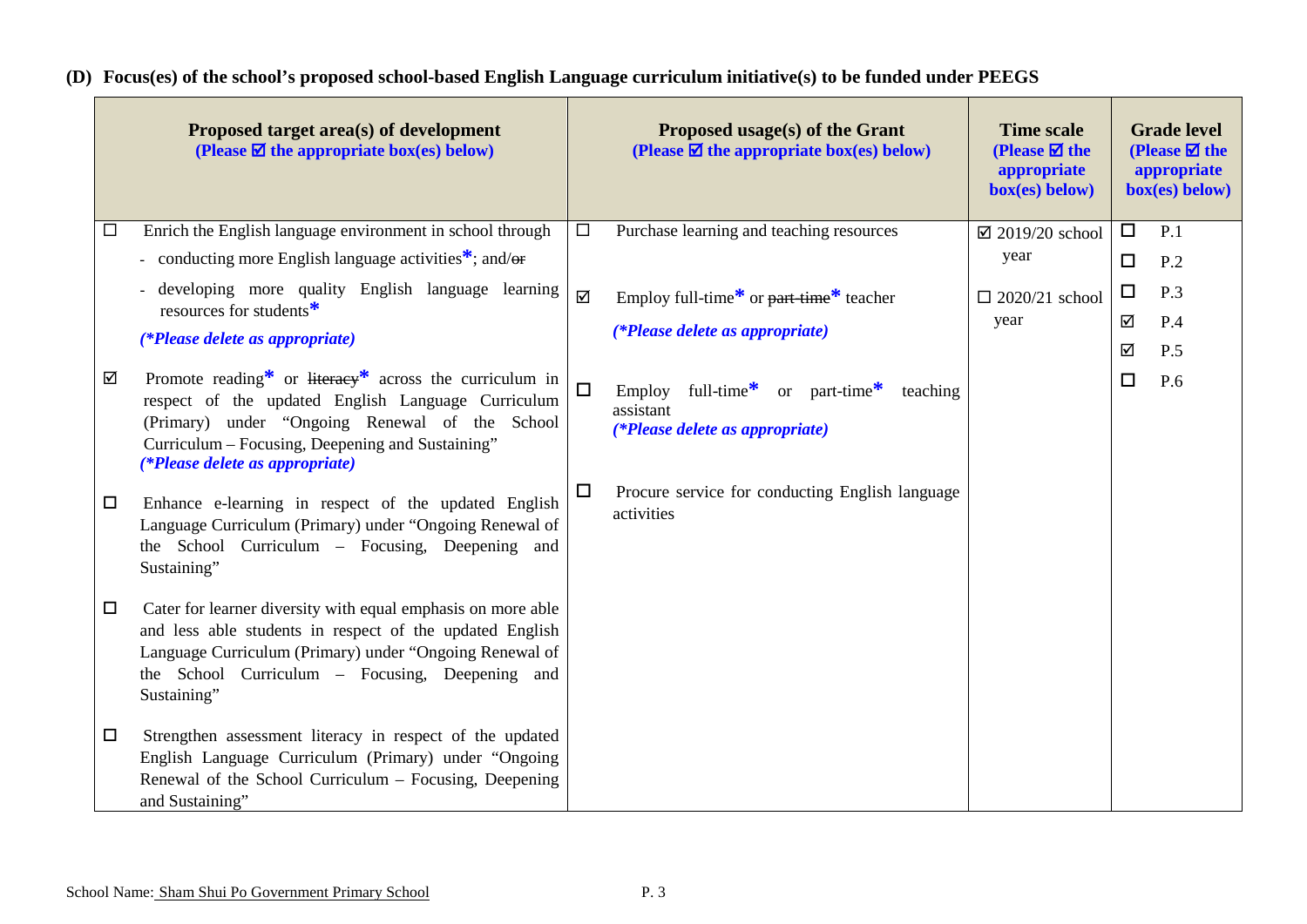### **(E) How to implement the proposed school-based English Language curriculum initiative(s) funded by PEEGS?**

<span id="page-3-2"></span><span id="page-3-1"></span><span id="page-3-0"></span>**(More rows can be added, if needed.)**

| <b>Proposed school-based English Language curriculum</b><br>initiative(s)                                                                  | <b>Grade</b><br>level | <b>Time scale</b><br>(month/year) | <b>Expected outcomes/</b><br>Deliverables/<br>Success criteria <sup>1</sup><br><i>(preferably measurable)</i> | Sustainability <sup>2</sup> | <b>Methods of</b><br>progress-monitoring<br>and evaluation <sup>3</sup> |  |  |  |  |  |
|--------------------------------------------------------------------------------------------------------------------------------------------|-----------------------|-----------------------------------|---------------------------------------------------------------------------------------------------------------|-----------------------------|-------------------------------------------------------------------------|--|--|--|--|--|
| Employing a full-time supply teacher to create space for the core team members to promote reading across the curriculum at Primary 4 and 5 |                       |                                   |                                                                                                               |                             |                                                                         |  |  |  |  |  |
| <b>Objectives</b>                                                                                                                          | $P.4-$                | Sept 2019 - Aug                   | On curriculum:                                                                                                | The reading                 | Core team meetings                                                      |  |  |  |  |  |
|                                                                                                                                            | P.5                   | 2020                              | A total of 4 sets                                                                                             | programme will              | and Co-planning                                                         |  |  |  |  |  |
| A new set of textbooks has been adopted since the 2016/17<br>school year. Thus, there is a need to refine the existing                     |                       |                                   | (modules) of                                                                                                  | be refined and              | meetings will each                                                      |  |  |  |  |  |
| reading curriculum and establish the school-based reading                                                                                  |                       | <b>Primary 4</b><br>Planning,     | school-based reading<br>packages including                                                                    | integrated into<br>the core | be conducted<br>biweekly to keep                                        |  |  |  |  |  |
| curriculum for P.4 and P.5 to supplement and enrich the                                                                                    |                       | Implementation,                   | lesson plans,                                                                                                 | curriculum for              | track of the                                                            |  |  |  |  |  |
| existing core English curriculum. The programme will be                                                                                    |                       | Try-outs and                      | worksheets, learning                                                                                          | implementation              | progress.                                                               |  |  |  |  |  |
| the matically and linguistically linked to the core curriculum                                                                             |                       | Evaluation                        | tasks/activities and                                                                                          | in future.                  |                                                                         |  |  |  |  |  |
| aiming at ensuring a progressive development in students'                                                                                  |                       | (all year round)                  | PowerPoint slides will                                                                                        |                             | Lesson                                                                  |  |  |  |  |  |
| reading skills and enrich their world knowledge with the                                                                                   |                       |                                   | be developed for each                                                                                         | The teaching                | observations and                                                        |  |  |  |  |  |
| reading materials of varied subject contents like General                                                                                  |                       | Theme 1                           | level of P.4 and P.5                                                                                          | and learning                | evaluation meetings                                                     |  |  |  |  |  |
| Studies and Moral Civic Education. Through reading a wide                                                                                  |                       | (Oct 2019)                        | during the project                                                                                            | materials                   | will be conducted                                                       |  |  |  |  |  |
| range of text types and engaging in various cross-curricular                                                                               |                       |                                   | period.                                                                                                       | produced, such              | once per module to                                                      |  |  |  |  |  |
| activities, students' learning experiences of different Key                                                                                |                       | Theme 2                           |                                                                                                               | as lesson plans,            | review the lessons                                                      |  |  |  |  |  |
| Learning Areas (KLAs) can be linked up together.                                                                                           |                       | (Dec 2019)                        | Each set will cover 2                                                                                         | worksheets,                 | observed and                                                            |  |  |  |  |  |
| The proposed initiative not only helps students enhance their                                                                              |                       |                                   | resource packages with                                                                                        | learning                    | modification will                                                       |  |  |  |  |  |
| reading skills, but also enriches their subject specific                                                                                   |                       | Theme 3                           | teaching and learning                                                                                         | tasks/activities            | be made whenever                                                        |  |  |  |  |  |
| vocabulary and understanding about structural patterns of                                                                                  |                       | (Feb 2020)                        | materials on readers of                                                                                       | and PowerPoint              | necessary.                                                              |  |  |  |  |  |
| Students' generic skills including<br>selected themes.                                                                                     |                       |                                   | different levels of                                                                                           | slides will be              |                                                                         |  |  |  |  |  |
| collaboration skills, communication skills, study skills and                                                                               |                       | Theme 4                           | difficulties designed                                                                                         | regularly                   | Try-outs or lesson                                                      |  |  |  |  |  |
| creativity will also be fostered through applying knowledge in                                                                             |                       | (April-May,<br>2020)              | for more-able classes<br>and less-able ones.                                                                  | updated and                 | observation will be                                                     |  |  |  |  |  |
| various reading tasks or activities. These are essential for                                                                               |                       |                                   |                                                                                                               | properly kept<br>for future | videotaped for<br>evaluation and                                        |  |  |  |  |  |
| enhancing students' proficiency level and strengthening their                                                                              |                       |                                   | A total of 24 lessons                                                                                         | implementation.             | professional sharing                                                    |  |  |  |  |  |
| confidence in reading.                                                                                                                     |                       |                                   |                                                                                                               |                             |                                                                         |  |  |  |  |  |

 <sup>1</sup> The deliverables/outputs should be **measurable** and **closely related to the purposes of related initiatives**.

<sup>&</sup>lt;sup>2</sup> Sustainability of the initiative could be maintained through the **knowledge transfer/capacity building of teachers** and the **utilisation of the deliverable produced**.<br><sup>3</sup> Both **qualitative and quantitative tools** shou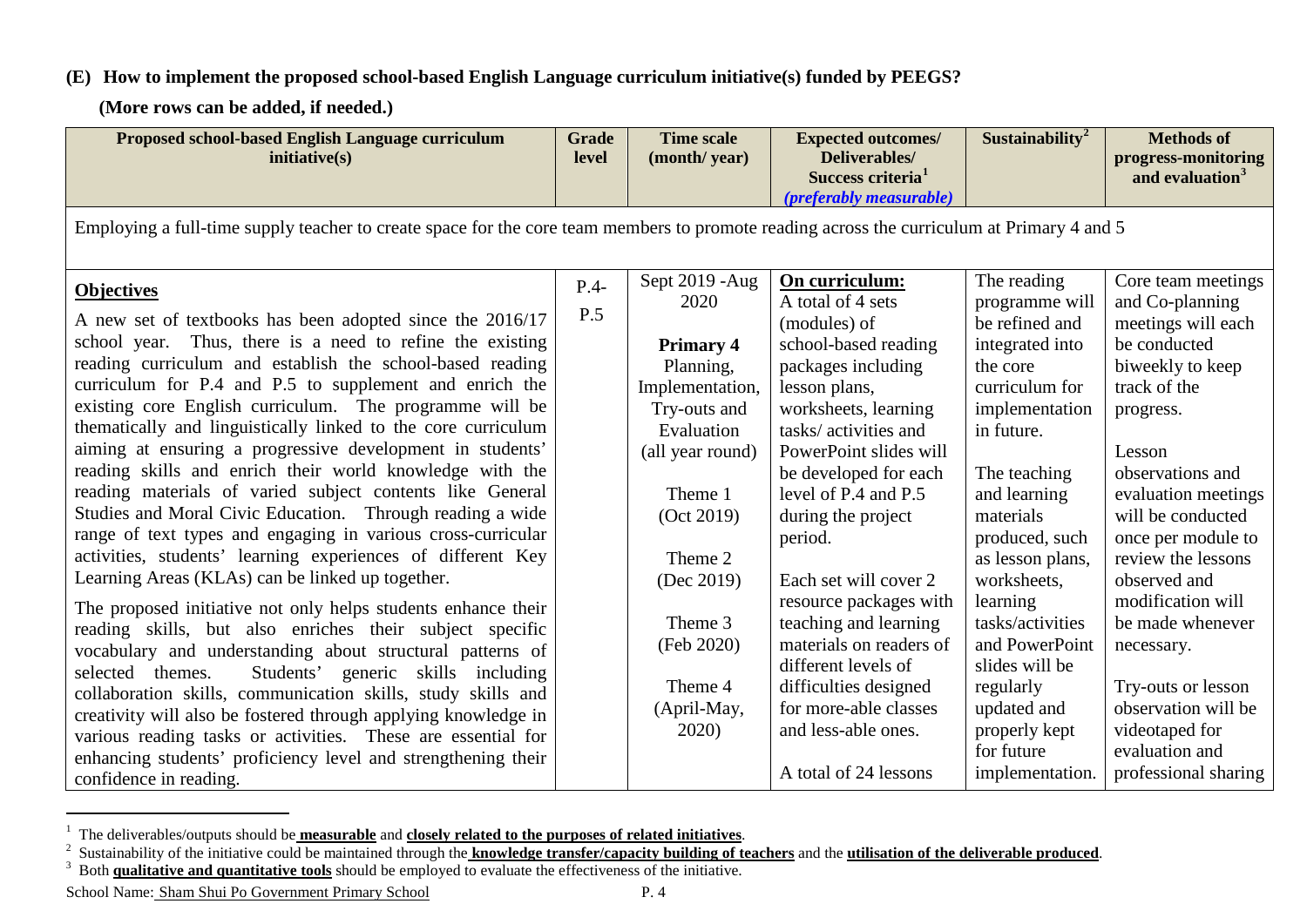| Proposed school-based English Language curriculum<br>inititative(s)                                             | <b>Grade</b><br>level | <b>Time scale</b><br>(month/year) | <b>Expected outcomes/</b><br>Deliverables/ | Sustainability <sup>2</sup>   | <b>Methods of</b>                                  |
|-----------------------------------------------------------------------------------------------------------------|-----------------------|-----------------------------------|--------------------------------------------|-------------------------------|----------------------------------------------------|
|                                                                                                                 |                       |                                   | Success criteria <sup>1</sup>              |                               | progress-monitoring<br>and evaluation <sup>3</sup> |
|                                                                                                                 |                       |                                   | (preferably measurable)                    |                               |                                                    |
| <u>Core team</u>                                                                                                |                       | Year-end                          | will be covered per                        | Videos will be                | once per module.                                   |
|                                                                                                                 |                       | evaluation                        | level per year.                            | recorded from                 |                                                    |
| Purpose(s) of setting up a core team:                                                                           |                       | $(Jun$ -Jul 2020)                 |                                            | all classes of                | An evaluation                                      |
| A full-time supply teacher will take up part of the teaching                                                    |                       |                                   | On students'                               | the target levels             | meeting with all                                   |
| duties of the core team members to create space for them to                                                     |                       | <b>Primary 5</b><br>Planning,     | performance:<br>100% of P.4 and P.5        | for sharing and<br>future     | target level teachers<br>will be held to           |
| develop the school-based reading curriculum for P.4 and P.5.                                                    |                       | Implementation,                   | students will complete                     | reference.                    | review the                                         |
| <b>Core team members:</b>                                                                                       |                       | Try-outs and                      | all the developed                          |                               | effectiveness of the                               |
| There are four core team members including 2 target level                                                       |                       | Evaluation                        | materials per year.                        | The knowledge                 | project once per                                   |
| teachers/coordinators and 2 English Panel Chairpersons                                                          |                       | (all year round)                  |                                            | and pedagogy                  | module.                                            |
| (EPCs) to spearhead the new curriculum initiative. The EPC                                                      |                       |                                   | 60% of P.4 and P.5                         | acquired during               |                                                    |
| will lead the core team and will be in charge of the project.                                                   |                       | Theme 1                           | students will strengthen                   | the reading                   | Records of                                         |
| Duties to be taken up by the supply teacher:                                                                    |                       | (Nov 2019)                        | their confidence and                       | project will be               | co-planning and                                    |
|                                                                                                                 |                       |                                   | improve their skills in                    | transferred,                  | evaluation meetings                                |
| • Teaching (English lessons of non-target level(s) and/or                                                       |                       | Theme 2                           | reading.                                   | disseminated<br>and sustained | will be kept for<br>future reference.              |
| non-English lessons) with a total of around 24 lessons per<br>week.                                             |                       | $\frac{1}{2}$ (Jan 2020)          | Reading assessment                         | through                       |                                                    |
|                                                                                                                 |                       | Theme 3                           | results of over 60% of                     | professional                  | Analyze the results                                |
| • Non-teaching (for example, supervising activities, being a                                                    |                       | (Mar 2020)                        | students at P.4 and P.5                    | sharing in panel              | of students' reading                               |
| class teacher)                                                                                                  |                       |                                   | will improve by 5% in                      | meetings and                  | assessments to                                     |
| • About 6 lessons per week will be released for each core team                                                  |                       | Theme 4                           | 1 year's time.                             | professional                  | evaluate the                                       |
| member.                                                                                                         |                       | (May, 2020)                       |                                            | development                   | effectiveness of the                               |
| Duties of the core team:                                                                                        |                       |                                   |                                            | workshops.                    | programme.                                         |
| • Revisiting the existing reading curriculum once per term.                                                     |                       | Year-end                          | <b>On existing English</b>                 |                               | Survey will be                                     |
|                                                                                                                 |                       | evaluation                        | teachers' professional                     |                               | conducted for                                      |
| • Co-planning & materials development: Core team                                                                |                       | $(Jun-Jul 2020)$                  | enhancement:<br>80% of the English         |                               | students and<br>teachers involved                  |
| co-planning meetings will be conducted biweekly to plan for                                                     |                       |                                   | teachers involved will                     |                               | to gauge their                                     |
| each module of the reading curriculum and respective<br>teaching and learning materials including lesson plans, |                       |                                   | enrich their knowledge                     |                               | feedback of the                                    |
| worksheets, learning tasks/activities and PowerPoint slides                                                     |                       |                                   | in the teaching of                         |                               | programme. The                                     |
| will be produced. Level co-planning meetings will be held                                                       |                       |                                   | reading.                                   |                               | data gauged will be                                |
| biweekly for subject teachers to discuss the materials                                                          |                       |                                   |                                            |                               | analysed for                                       |
| produced by the core team as well as evaluate and share                                                         |                       |                                   | 100% of the English                        |                               | evaluating the                                     |
| experiences in running the reading lessons. Adjustment                                                          |                       |                                   | teachers involved will                     |                               | effectiveness of the                               |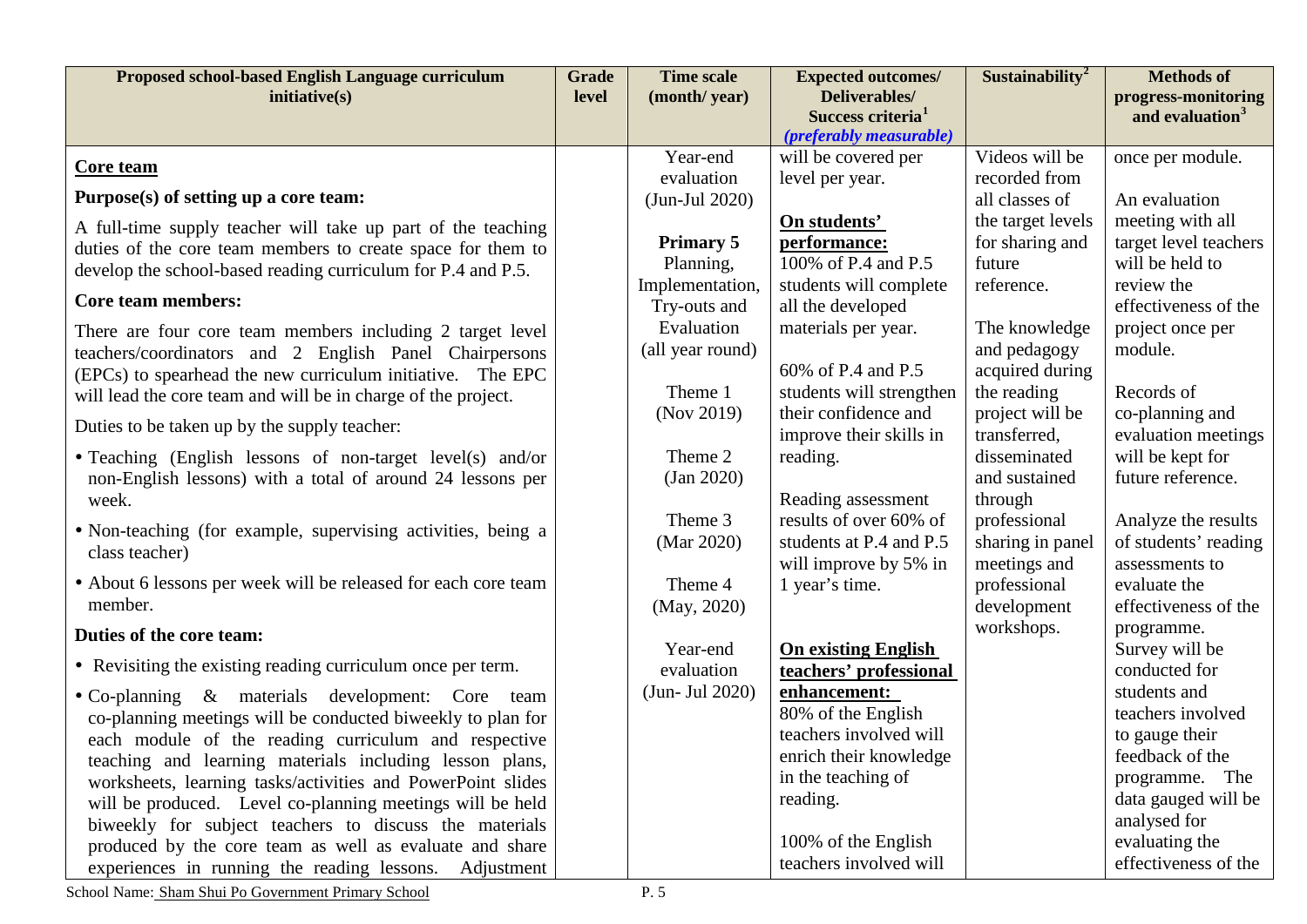| Proposed school-based English Language curriculum<br>initiative(s)                                                                                                                                                                                                                                                   | <b>Grade</b><br>level | <b>Time scale</b><br>(month/year) | <b>Expected outcomes/</b><br>Deliverables/<br>Success criteria <sup>1</sup><br>(preferably measurable) | Sustainability <sup>2</sup> | <b>Methods of</b><br>progress-monitoring<br>and evaluation <sup>3</sup> |
|----------------------------------------------------------------------------------------------------------------------------------------------------------------------------------------------------------------------------------------------------------------------------------------------------------------------|-----------------------|-----------------------------------|--------------------------------------------------------------------------------------------------------|-----------------------------|-------------------------------------------------------------------------|
| will be made on the teaching and learning materials and<br>lesson plans for future use.                                                                                                                                                                                                                              |                       |                                   | use the new teaching<br>packages for teaching                                                          |                             | programme and<br>future                                                 |
| • Try-outs: Try-outs from the core team will be arranged once<br>per module to allow the subject teachers of both target and<br>non-target levels to develop better understanding about how<br>to conduct RaC lessons.                                                                                               |                       |                                   | reading at P.4 and P.5.                                                                                |                             | improvement.                                                            |
| • Peer lesson observations: Peer lesson observations will be<br>conducted in all classes of the target levels once per module.                                                                                                                                                                                       |                       |                                   |                                                                                                        |                             |                                                                         |
| • Ongoing adjustment of the teaching strategies or teaching<br>materials will be made where necessary to enhance the<br>effectiveness of the programme after the lesson observations.                                                                                                                                |                       |                                   |                                                                                                        |                             |                                                                         |
| • Professional sharing: For in-house sharing, the core team<br>teachers will disseminate new practices of the reading<br>curriculum to other level teachers via the panel meeting at<br>the end of each term to facilitate professional development of<br>all teachers.                                              |                       |                                   |                                                                                                        |                             |                                                                         |
| • Collecting data from reading assessments of students and<br>analyzing students' performance to monitor the effectiveness<br>of the programme once per term.                                                                                                                                                        |                       |                                   |                                                                                                        |                             |                                                                         |
| <b>Reading Workshops</b>                                                                                                                                                                                                                                                                                             |                       |                                   |                                                                                                        |                             |                                                                         |
| • Three double lessons will be allocated to each module<br>covering 2 readers and reading materials of different text<br>types in a reading workshop. A reading programme<br>covering a total of 4 reading workshops with 24 lessons per<br>year will be constructed for each target level at Primary 4<br>and $5$ . |                       |                                   |                                                                                                        |                             |                                                                         |
| • For each reading workshop, two resource packages will be<br>developed (one for high-flyers and another one for less able<br>students).                                                                                                                                                                             |                       |                                   |                                                                                                        |                             |                                                                         |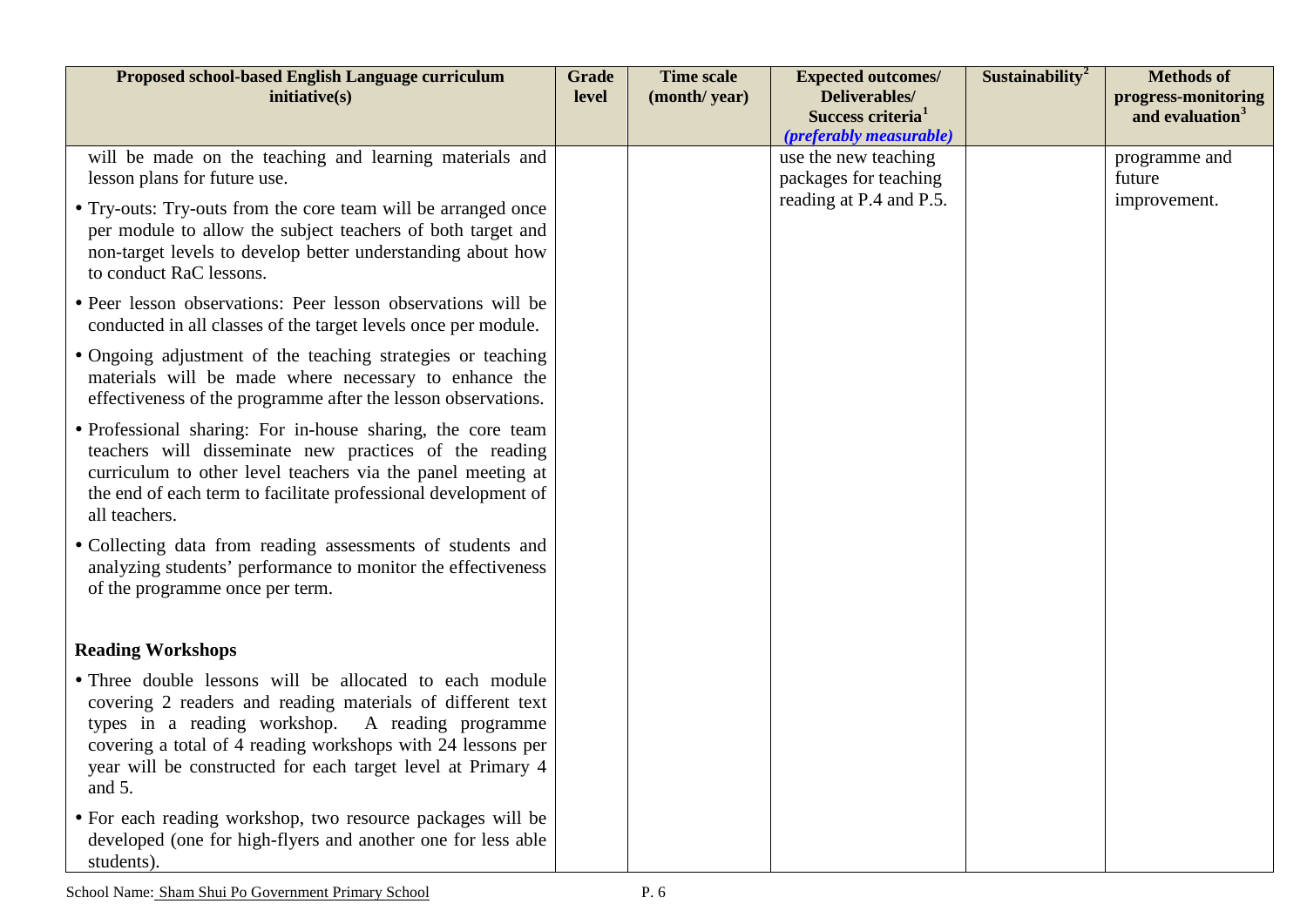|                                                                                                                                                                                                                                                                                                                                                                                                                       | Proposed school-based English Language curriculum<br>initiative(s) | <b>Grade</b><br>level | <b>Time scale</b><br>(month/year) | <b>Expected outcomes/</b><br>Deliverables/<br>Success criteria <sup>1</sup><br>(preferably measurable) | Sustainability <sup>2</sup> | <b>Methods of</b><br>progress-monitoring<br>and evaluation <sup>3</sup> |
|-----------------------------------------------------------------------------------------------------------------------------------------------------------------------------------------------------------------------------------------------------------------------------------------------------------------------------------------------------------------------------------------------------------------------|--------------------------------------------------------------------|-----------------------|-----------------------------------|--------------------------------------------------------------------------------------------------------|-----------------------------|-------------------------------------------------------------------------|
| • Apart from the resource packages, other teaching and<br>learning activities like inter-class creative craft making<br>competitions, excursion, reader's theatre/mini-drama and<br>experiment will also be conducted to connect students'<br>learning experiences across different KLAs. There will be<br>follow-up tasks after reading for consolidation such as<br>written book reports, comprehension worksheets. |                                                                    |                       |                                   |                                                                                                        |                             |                                                                         |
| <b>Selection of readers</b>                                                                                                                                                                                                                                                                                                                                                                                           |                                                                    |                       |                                   |                                                                                                        |                             |                                                                         |
| • 2 sets of readers for each theme (one for high-flyers and<br>another one for less able students) will be carefully selected<br>to cater for the needs, interests and reading ability of<br>learners.                                                                                                                                                                                                                |                                                                    |                       |                                   |                                                                                                        |                             |                                                                         |
| school year.                                                                                                                                                                                                                                                                                                                                                                                                          | • In total, 8 readers will be chosen for each target level per     |                       |                                   |                                                                                                        |                             |                                                                         |
| Tentative themes, text types:<br>P.4                                                                                                                                                                                                                                                                                                                                                                                  |                                                                    |                       |                                   |                                                                                                        |                             |                                                                         |
| <b>Themes</b>                                                                                                                                                                                                                                                                                                                                                                                                         | <b>Text types</b>                                                  |                       |                                   |                                                                                                        |                             |                                                                         |
| 1) Making friends                                                                                                                                                                                                                                                                                                                                                                                                     | Stories / Film stories,<br>Questionnaires/Interviews               |                       |                                   |                                                                                                        |                             |                                                                         |
| 2) Choosing food and<br>drinks                                                                                                                                                                                                                                                                                                                                                                                        | Expositions/Advertisements,<br>Plays, Menu                         |                       |                                   |                                                                                                        |                             |                                                                         |
| 3) Travelling Around                                                                                                                                                                                                                                                                                                                                                                                                  | Brochures/ Leaflets, Stories,<br><b>Blogs</b>                      |                       |                                   |                                                                                                        |                             |                                                                         |
| 4) Wonderful people<br>and things                                                                                                                                                                                                                                                                                                                                                                                     | Magazine articles, Biographies,<br>Children encylopaedias          |                       |                                   |                                                                                                        |                             |                                                                         |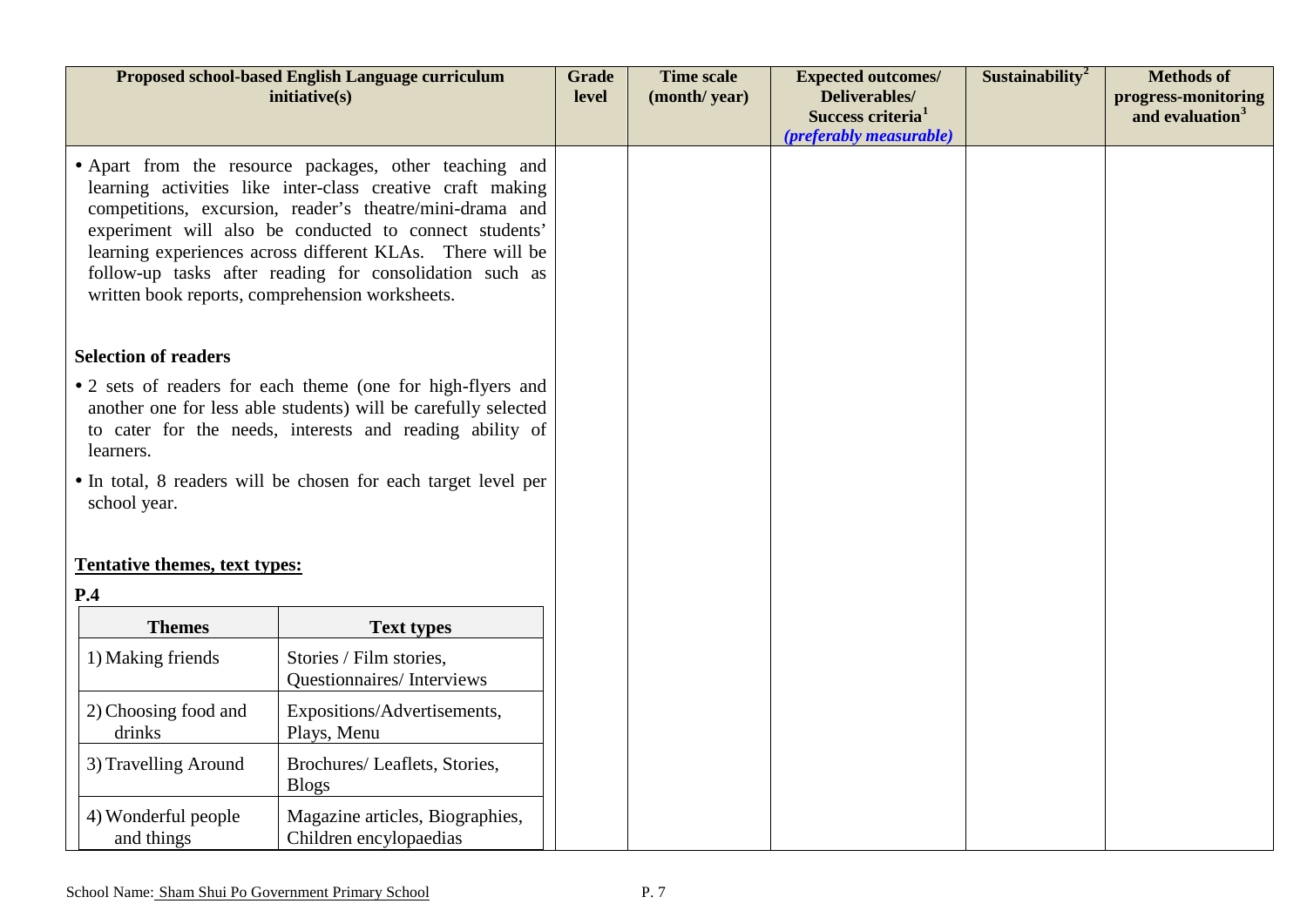|                                                                                                                                                                                                                                                                                                                                                                                  | Proposed school-based English Language curriculum<br>initiative(s)                                                                                                                                                                                                                                                                                                               | <b>Grade</b><br>level | <b>Time scale</b><br>(month/year) | <b>Expected outcomes/</b><br>Deliverables/<br>Success criteria <sup>1</sup><br><i>(preferably measurable)</i> | Sustainability <sup>2</sup> | <b>Methods of</b><br>progress-monitoring<br>and evaluation <sup>3</sup> |
|----------------------------------------------------------------------------------------------------------------------------------------------------------------------------------------------------------------------------------------------------------------------------------------------------------------------------------------------------------------------------------|----------------------------------------------------------------------------------------------------------------------------------------------------------------------------------------------------------------------------------------------------------------------------------------------------------------------------------------------------------------------------------|-----------------------|-----------------------------------|---------------------------------------------------------------------------------------------------------------|-----------------------------|-------------------------------------------------------------------------|
| P.5                                                                                                                                                                                                                                                                                                                                                                              |                                                                                                                                                                                                                                                                                                                                                                                  |                       |                                   |                                                                                                               |                             |                                                                         |
| <b>Themes</b>                                                                                                                                                                                                                                                                                                                                                                    | <b>Text types</b>                                                                                                                                                                                                                                                                                                                                                                |                       |                                   |                                                                                                               |                             |                                                                         |
| 1) Be considerate                                                                                                                                                                                                                                                                                                                                                                | Stories / Film stories,                                                                                                                                                                                                                                                                                                                                                          |                       |                                   |                                                                                                               |                             |                                                                         |
|                                                                                                                                                                                                                                                                                                                                                                                  | Notices, Newspaper articles                                                                                                                                                                                                                                                                                                                                                      |                       |                                   |                                                                                                               |                             |                                                                         |
| 2) Entertainment<br>and<br>leisure                                                                                                                                                                                                                                                                                                                                               | Stories, Discussions,<br><b>Informational Reports</b>                                                                                                                                                                                                                                                                                                                            |                       |                                   |                                                                                                               |                             |                                                                         |
| $3)$ Fun with<br>making<br>things                                                                                                                                                                                                                                                                                                                                                | Procedures/Recipes,<br>Explanations of how and why                                                                                                                                                                                                                                                                                                                               |                       |                                   |                                                                                                               |                             |                                                                         |
| 4) News and Events                                                                                                                                                                                                                                                                                                                                                               | Plays / Stories, Recount/ Comics                                                                                                                                                                                                                                                                                                                                                 |                       |                                   |                                                                                                               |                             |                                                                         |
|                                                                                                                                                                                                                                                                                                                                                                                  | News reports                                                                                                                                                                                                                                                                                                                                                                     |                       |                                   |                                                                                                               |                             |                                                                         |
| <b>Reading Skills</b>                                                                                                                                                                                                                                                                                                                                                            |                                                                                                                                                                                                                                                                                                                                                                                  |                       |                                   |                                                                                                               |                             |                                                                         |
| P.4<br>• Scanning a text to locate<br>specific information by<br>using strategies such as<br>looking<br>at<br>repeated<br>words, words in bold,<br>italics or capital letters,<br>headings<br>and repeated<br>phrases<br>feelings<br>• Inferring<br>characters from pieces of<br>information in narrative<br>texts<br>• Organising<br>information<br>and ideas in texts by using | P.5<br>• Understanding<br>the<br>connection between ideas<br>by identifying cohesive<br>devices<br>• Comparing<br>alternative<br>views and arguments in<br>texts by using graphic<br>forms and making notes<br>of<br>• Organising<br>information<br>and ideas in texts by<br>using knowledge of text<br>structures<br>and<br>some<br>graphic forms<br>• Making predictions about |                       |                                   |                                                                                                               |                             |                                                                         |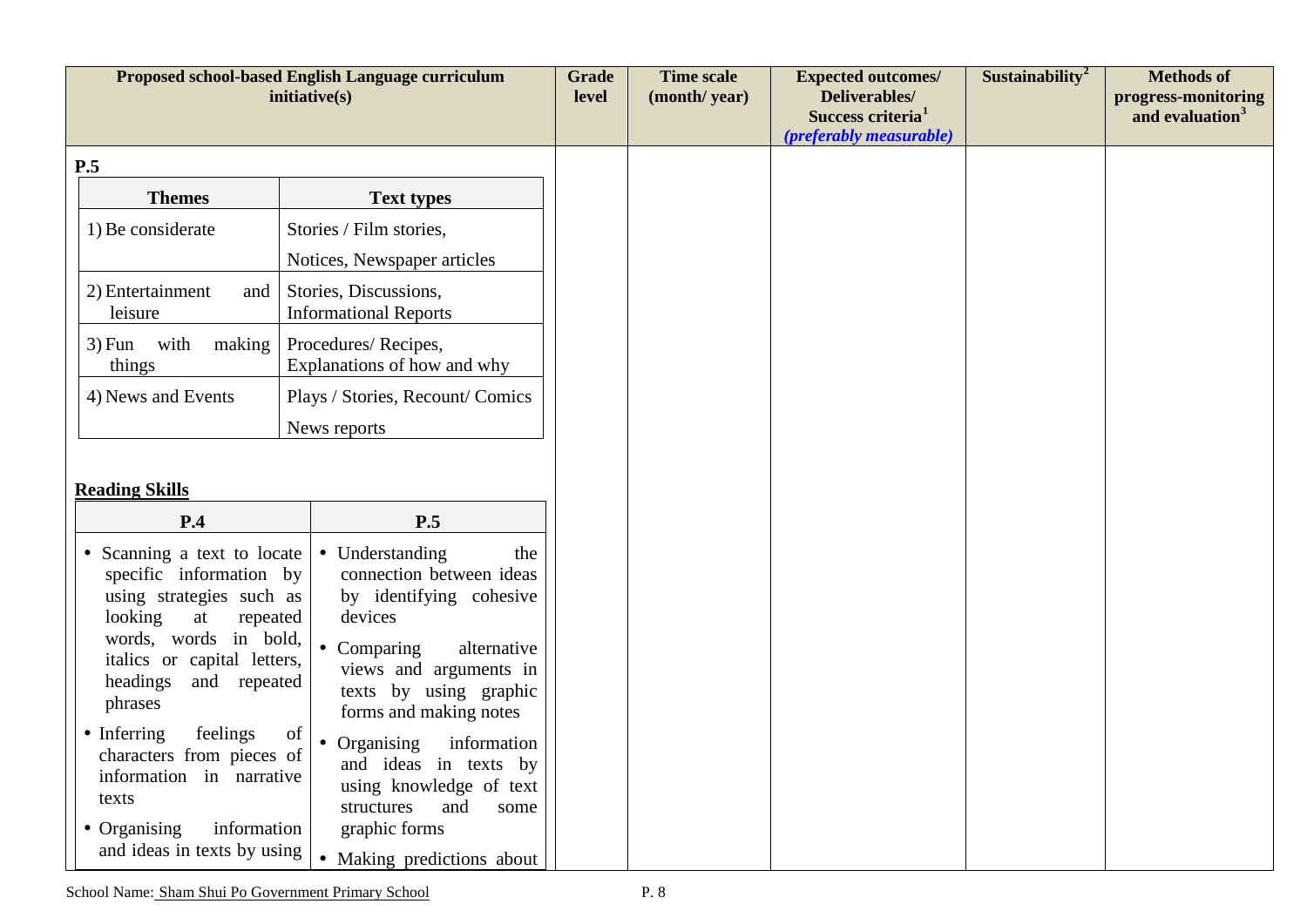| inititative(s)                                                                                                                                                                                                   |                                                                                                                                                                  | <b>Grade</b><br>level                                                                                                                                                                | <b>Time scale</b><br>(month/year) | <b>Expected outcomes/</b><br><b>Deliverables/</b><br>Success criteria <sup>1</sup><br>(preferably measurable) | Sustainability <sup>2</sup> | <b>Methods of</b><br>progress-monitoring<br>and evaluation <sup>3</sup> |
|------------------------------------------------------------------------------------------------------------------------------------------------------------------------------------------------------------------|------------------------------------------------------------------------------------------------------------------------------------------------------------------|--------------------------------------------------------------------------------------------------------------------------------------------------------------------------------------|-----------------------------------|---------------------------------------------------------------------------------------------------------------|-----------------------------|-------------------------------------------------------------------------|
| of<br>text<br>some                                                                                                                                                                                               |                                                                                                                                                                  |                                                                                                                                                                                      |                                   |                                                                                                               |                             |                                                                         |
| • Working out the meaning<br>• Understanding intention,<br>attitudes and feelings<br>of unknown words by<br>conveyed in a text<br>using word association,<br>visual clues, context and<br>knowledge of the world |                                                                                                                                                                  |                                                                                                                                                                                      |                                   |                                                                                                               |                             |                                                                         |
| · Identifying main ideas and<br>some supporting details<br>explicitly stated in the text                                                                                                                         |                                                                                                                                                                  |                                                                                                                                                                                      |                                   |                                                                                                               |                             |                                                                         |
|                                                                                                                                                                                                                  |                                                                                                                                                                  |                                                                                                                                                                                      |                                   |                                                                                                               |                             |                                                                         |
| <b>While-reading</b><br>(e.g. shared)<br>reading, guided<br>reading)                                                                                                                                             | Post-reading                                                                                                                                                     |                                                                                                                                                                                      |                                   |                                                                                                               |                             |                                                                         |
| - Questioning<br>- Discussion<br>-Using graphic<br>organisers to<br>organise ideas<br>- Learning and<br>applying target<br>reading skill(s)                                                                      | - Writing similar<br>text(s)<br>- Presentation/<br>Sharing/Giving<br>comments on the<br>texts<br>- Comprehension<br>exercises<br>- Extended<br>reading tasks for |                                                                                                                                                                                      |                                   |                                                                                                               |                             |                                                                         |
|                                                                                                                                                                                                                  |                                                                                                                                                                  | Proposed school-based English Language curriculum<br>the likely development of<br>the text by identifying key<br>words<br><b>Examples of reading activities in Reading Workshops</b> |                                   |                                                                                                               |                             |                                                                         |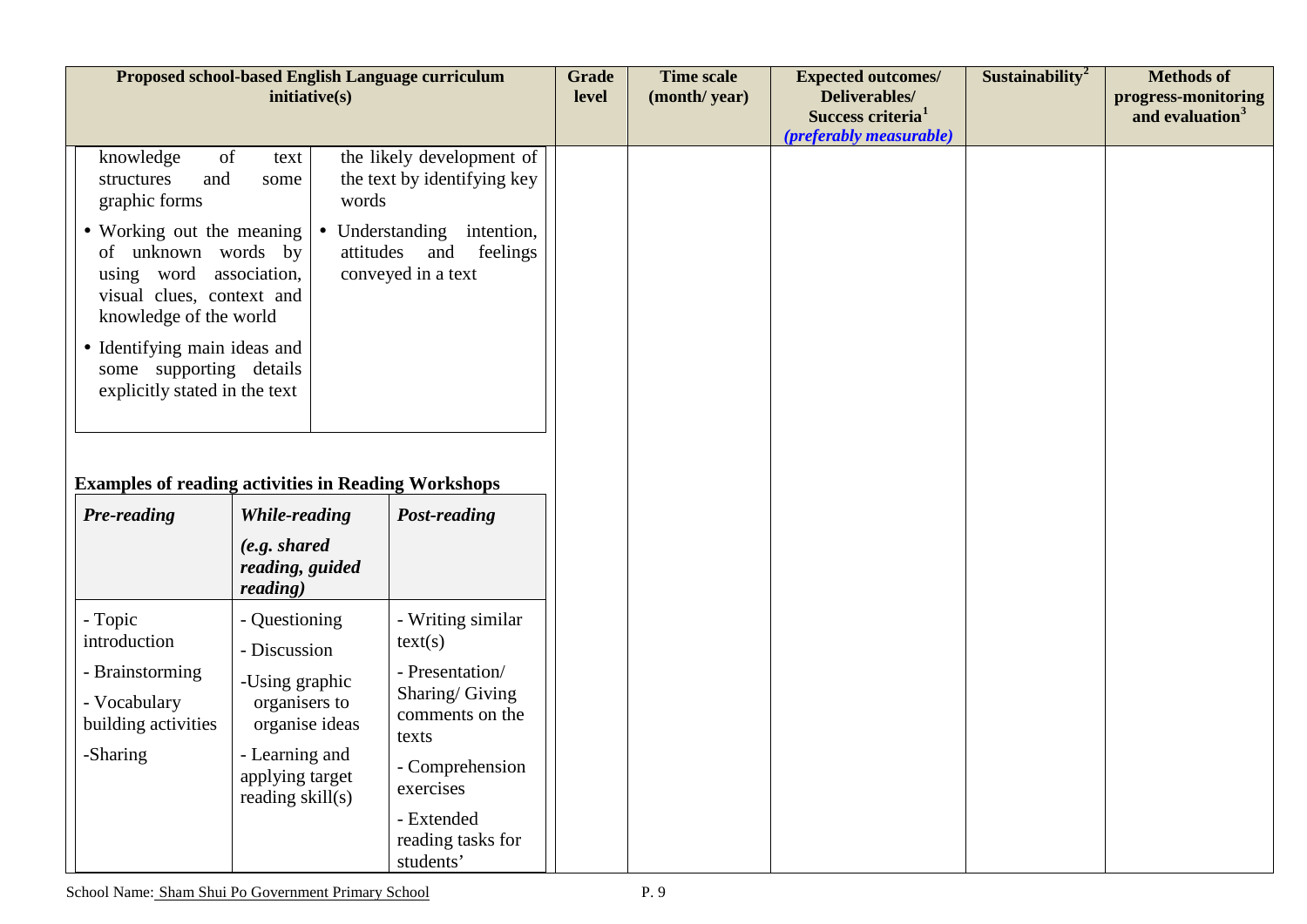| Proposed school-based English Language curriculum<br>inititative(s)                                                                                                  |  | <b>Grade</b><br>level                                                | <b>Time scale</b><br>(month/year) | <b>Expected outcomes/</b><br>Deliverables/<br>Success criteria <sup>1</sup><br>(preferably measurable) | Sustainability <sup>2</sup> | <b>Methods of</b><br>progress-monitoring<br>and evaluation <sup>3</sup> |  |
|----------------------------------------------------------------------------------------------------------------------------------------------------------------------|--|----------------------------------------------------------------------|-----------------------------------|--------------------------------------------------------------------------------------------------------|-----------------------------|-------------------------------------------------------------------------|--|
|                                                                                                                                                                      |  | self-learning                                                        |                                   |                                                                                                        |                             |                                                                         |  |
|                                                                                                                                                                      |  | - Vocabulary<br>items and<br>language<br>structures<br>consolidation |                                   |                                                                                                        |                             |                                                                         |  |
| A sample reading module for P.4:                                                                                                                                     |  |                                                                      |                                   |                                                                                                        |                             |                                                                         |  |
| <b>English:</b> Wonderful People and Things – Amazing World<br>Records                                                                                               |  |                                                                      |                                   |                                                                                                        |                             |                                                                         |  |
| <b>General Studies:</b> The Wonderful World -Living on the Earth                                                                                                     |  |                                                                      |                                   |                                                                                                        |                             |                                                                         |  |
| Mathematics: Measurement, Construction and Interpretation<br>of Simple Diagrams and Graphs                                                                           |  |                                                                      |                                   |                                                                                                        |                             |                                                                         |  |
| <b>Vocabulary:</b> proper nouns – countries, life of people and<br>living things in different regions, measurement units,<br>adjectives and adverbs for description  |  |                                                                      |                                   |                                                                                                        |                             |                                                                         |  |
| <b>Learning objectives:</b>                                                                                                                                          |  |                                                                      |                                   |                                                                                                        |                             |                                                                         |  |
| • To learn more about wonderful people and things in the<br>world via various readers or reading texts on magazine<br>articles, biographies, children encylopaedias; |  |                                                                      |                                   |                                                                                                        |                             |                                                                         |  |
| • To learn about the subject specific vocabulary; language and<br>organization of the aforementioned text types                                                      |  |                                                                      |                                   |                                                                                                        |                             |                                                                         |  |
| <b>Reading skills focus:</b>                                                                                                                                         |  |                                                                      |                                   |                                                                                                        |                             |                                                                         |  |
| · Organising information and ideas in texts by using<br>knowledge of text structures and some graphic forms                                                          |  |                                                                      |                                   |                                                                                                        |                             |                                                                         |  |
| • Making predictions about the likely development of the text<br>by identifying key words                                                                            |  |                                                                      |                                   |                                                                                                        |                             |                                                                         |  |
| Text types (text features and structures)                                                                                                                            |  |                                                                      |                                   |                                                                                                        |                             |                                                                         |  |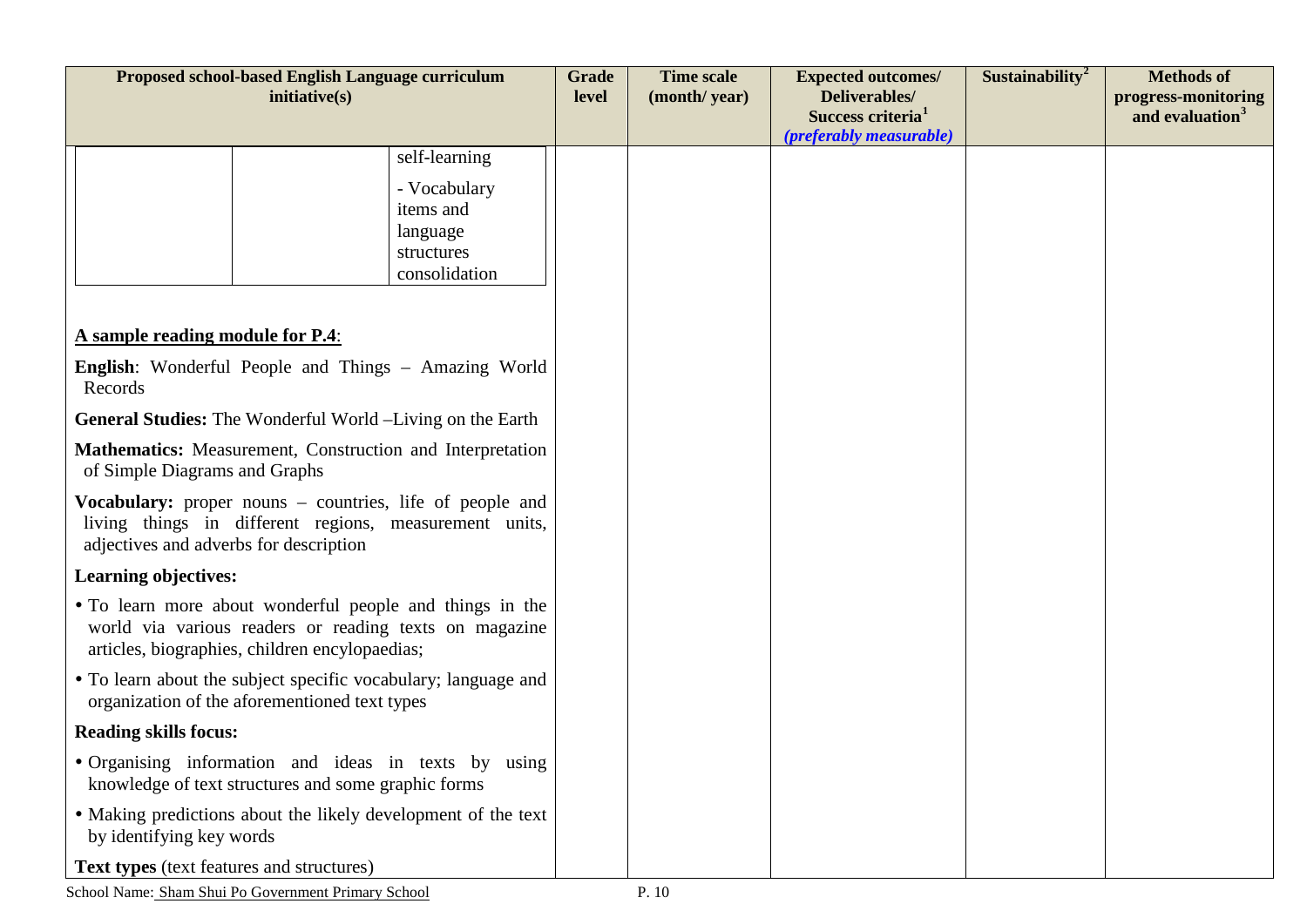| Proposed school-based English Language curriculum<br>initiative(s)                                                               |                                                                                                                                                          |                                                                                                                                                            | <b>Grade</b><br>level | <b>Time scale</b><br>(month/year) | <b>Expected outcomes/</b><br>Deliverables/<br>Success criteria <sup>1</sup><br>(preferably measurable) | Sustainability <sup>2</sup> | <b>Methods of</b><br>progress-monitoring<br>and evaluation <sup>3</sup> |
|----------------------------------------------------------------------------------------------------------------------------------|----------------------------------------------------------------------------------------------------------------------------------------------------------|------------------------------------------------------------------------------------------------------------------------------------------------------------|-----------------------|-----------------------------------|--------------------------------------------------------------------------------------------------------|-----------------------------|-------------------------------------------------------------------------|
| Magazine articles                                                                                                                | Biographies                                                                                                                                              | Children                                                                                                                                                   |                       |                                   |                                                                                                        |                             |                                                                         |
|                                                                                                                                  |                                                                                                                                                          | encylopaedias                                                                                                                                              |                       |                                   |                                                                                                        |                             |                                                                         |
| e.g.<br>Text features:<br>Heading,<br>subheading,<br>photo/picture,<br>caption, word in<br>bold print/italics/<br>coloured print | e.g.<br>Text features:<br>Heading,<br>subheading,<br>timeline                                                                                            | e.g.<br>Text features:<br>Heading, photo/<br>picture,<br>magnification,<br>caption, label,<br>diagram, bullets,<br>word in bold print/<br>italics/coloured |                       |                                   |                                                                                                        |                             |                                                                         |
| Text structures:<br>Description<br>Language:<br>informal/<br>colloquial<br>expressions,<br>exaggeration                          | Text structures:<br>description, order<br>and sequence<br>Language:<br>specific<br>participants,<br>simple past tense,<br>linking words,<br>action verbs | print, textbox<br>Text structures:<br>description, cause<br>and effect<br>Language:<br>Timeless present<br>tense, generalized<br>subjects                  |                       |                                   |                                                                                                        |                             |                                                                         |
| Pre-reading:                                                                                                                     |                                                                                                                                                          |                                                                                                                                                            |                       |                                   |                                                                                                        |                             |                                                                         |
| Introduce the topic of the module.                                                                                               |                                                                                                                                                          |                                                                                                                                                            |                       |                                   |                                                                                                        |                             |                                                                         |
| Divide the class into different groups.                                                                                          |                                                                                                                                                          |                                                                                                                                                            |                       |                                   |                                                                                                        |                             |                                                                         |
| Assign the groups to watch a few video clips of different<br>categories of Guinness World Records.                               |                                                                                                                                                          |                                                                                                                                                            |                       |                                   |                                                                                                        |                             |                                                                         |
| E.g. $Animals$ – The fastest tortoise ever<br>https://www.youtube.com/watch?v=i6nYWsXnl6M;                                       |                                                                                                                                                          |                                                                                                                                                            |                       |                                   |                                                                                                        |                             |                                                                         |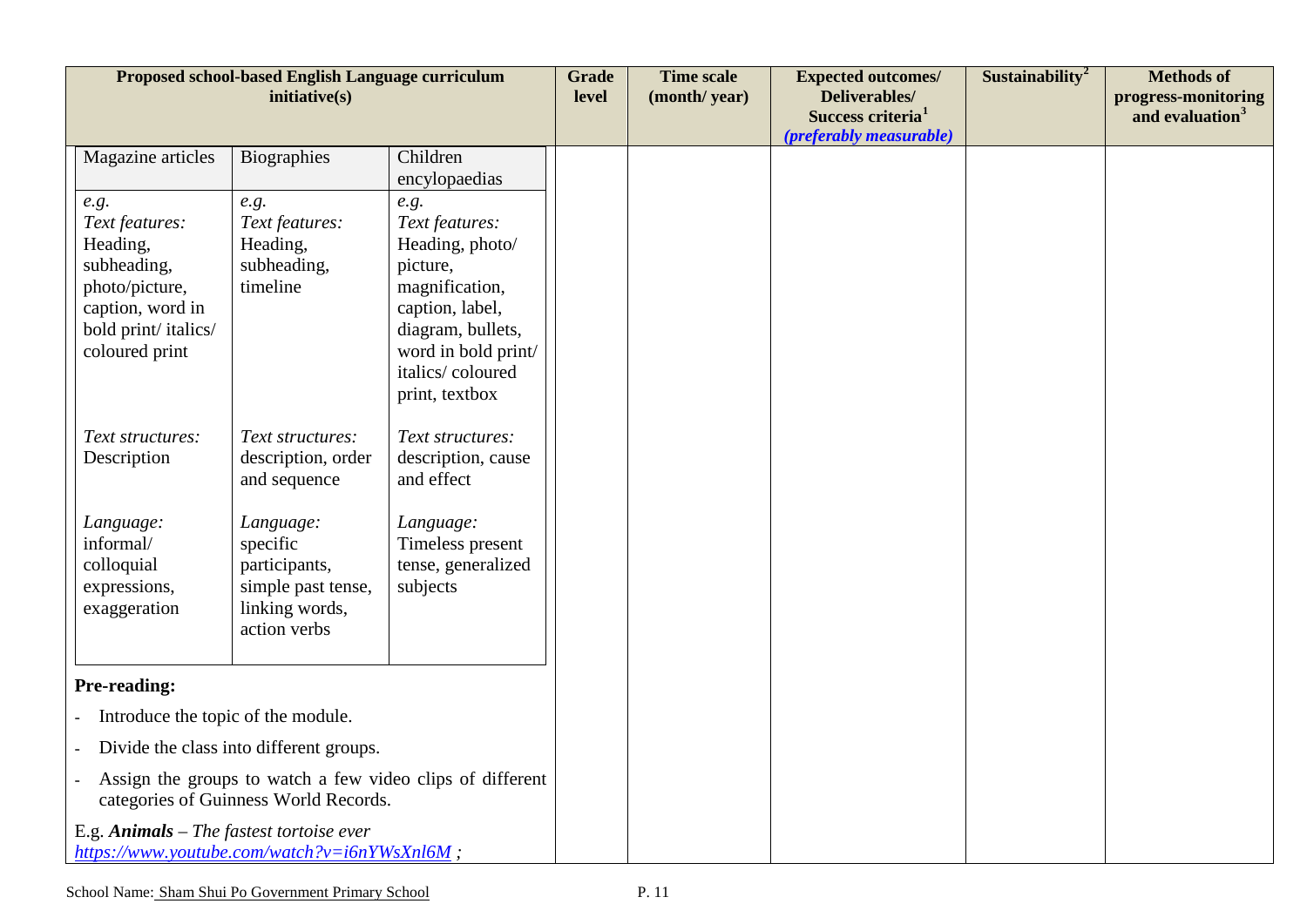| Proposed school-based English Language curriculum<br>initiative(s)                                                                                                                                | <b>Grade</b><br>level | <b>Time scale</b><br>(month/year) | <b>Expected outcomes/</b><br>Deliverables/               | Sustainability <sup>2</sup> | <b>Methods of</b><br>progress-monitoring |
|---------------------------------------------------------------------------------------------------------------------------------------------------------------------------------------------------|-----------------------|-----------------------------------|----------------------------------------------------------|-----------------------------|------------------------------------------|
|                                                                                                                                                                                                   |                       |                                   | Success criteria <sup>1</sup><br>(preferably measurable) |                             | and evaluation <sup>3</sup>              |
| Collections -The Largest gathering of people dressed as dogs                                                                                                                                      |                       |                                   |                                                          |                             |                                          |
| $(439$ people)<br>https://www.youtube.com/watch?v=XB42QFoxK74.                                                                                                                                    |                       |                                   |                                                          |                             |                                          |
| Students will complete a learning task to record findings of the<br>assigned category before class and select their favorite / the<br>most impressive record to share in class.                   |                       |                                   |                                                          |                             |                                          |
| Introduce target vocabulary and language items of the<br>module.                                                                                                                                  |                       |                                   |                                                          |                             |                                          |
| <b>While-reading:</b>                                                                                                                                                                             |                       |                                   |                                                          |                             |                                          |
| More-able classes (Biographies - printed/ multimodal texts,<br>Children encylopaedias)                                                                                                            |                       |                                   |                                                          |                             |                                          |
| Less-able classes (Magazine articles, Children encylopaedias)                                                                                                                                     |                       |                                   |                                                          |                             |                                          |
| - Each time, teacher will include one text type to the class.<br>After studying the sample text, teacher will teach and model<br>how to use the target reading skill(s) in shared reading lesson. |                       |                                   |                                                          |                             |                                          |
| - Students will then be guided to deduce special features of the<br>target text type. For example, photo/ picture, magnification,                                                                 |                       |                                   |                                                          |                             |                                          |
| caption, label, diagram, bullets, word in bold print/ italics/<br>coloured print, textbox of a children encylopaedias. Text                                                                       |                       |                                   |                                                          |                             |                                          |
| structures will also be covered with the use of graphic<br>organisers e.g. timeline for a biography.                                                                                              |                       |                                   |                                                          |                             |                                          |
| -Students will then apply or practise the reading skills in<br>guided reading lesson afterwards.                                                                                                  |                       |                                   |                                                          |                             |                                          |
|                                                                                                                                                                                                   |                       |                                   |                                                          |                             |                                          |
| <b>Post-reading:</b>                                                                                                                                                                              |                       |                                   |                                                          |                             |                                          |
| - Online comprehension quiz e.g. Quizizz/ Google Classroom<br>on the reading skills and text types will be covered in the                                                                         |                       |                                   |                                                          |                             |                                          |